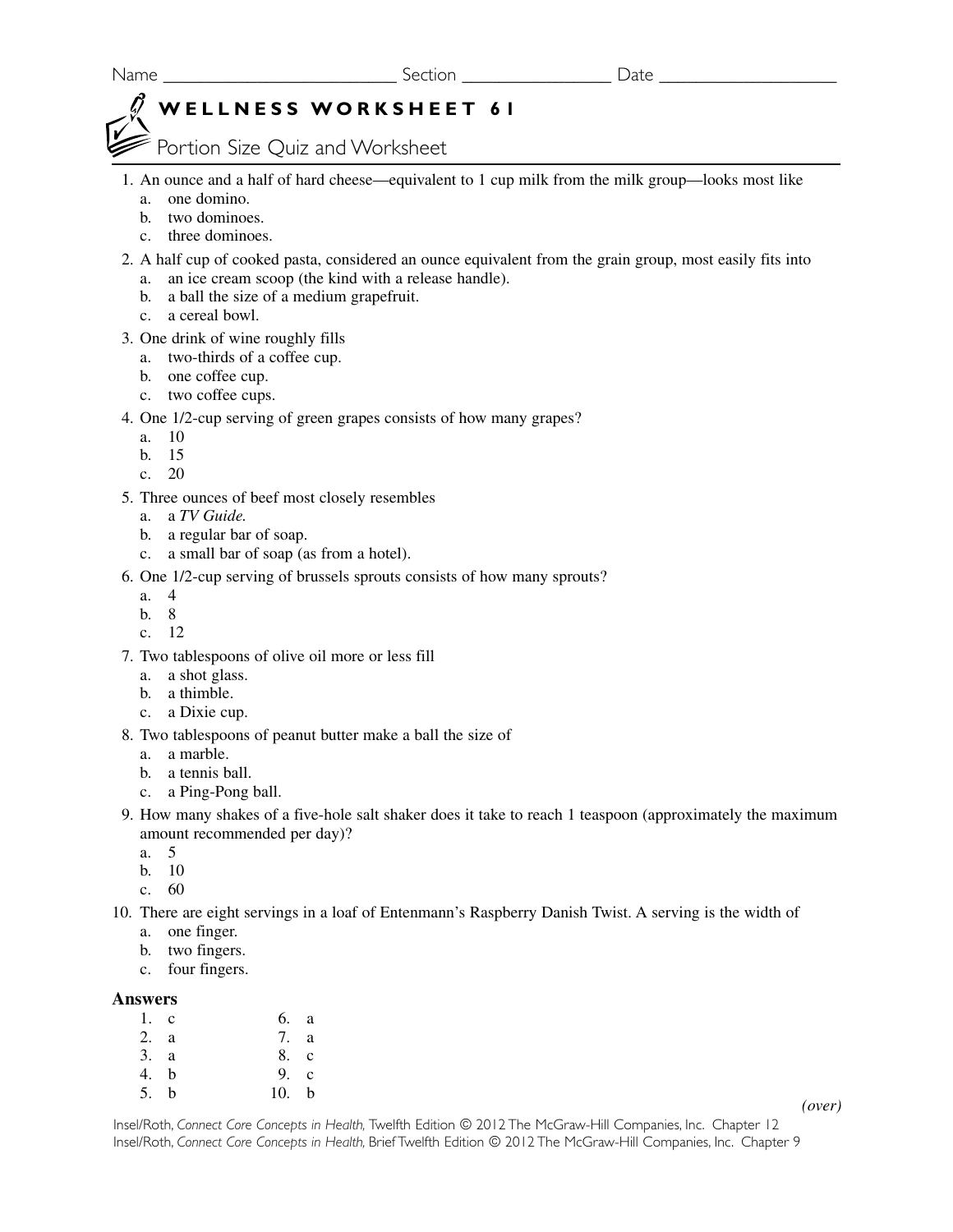### WELLNESS WORKSHEET 61 - continued

Review the following list of *actual* MyPyramid portion sizes and equivalents. For foods that you typically eat, write in your typical portion size and see how it compares. You may find that your typical portion size represents several servings.

| BREAD, CEREAL, RICE, AND PASTA |                                          |                              | <b>FRUITS</b>                               |
|--------------------------------|------------------------------------------|------------------------------|---------------------------------------------|
| Your Typical<br>Portion Size   | 1 ounce-<br>equivalents                  | Your Typical<br>Portion Size | MyPyramid Servings<br>(1/2 cup equivalents) |
|                                | <b>GENERALLY:</b>                        |                              | <b>GENERALLY:</b>                           |
|                                | 1 slice of bread                         |                              | a small whole fruit                         |
|                                | 1/2 hamburger or hot dog bun             |                              | grapefruit half                             |
|                                | 1/2 English muffin or small (mini) bagel |                              | melon wedge (1 medium wedge                 |
|                                | 1 small roll, biscuit, or muffin (about  |                              | or 1/8 of a medium melon)                   |
|                                | 1 ounce each)                            |                              | $1/2$ cup juice $(100\%$ juice)             |
|                                | 1/2 cup cooked cereal                    |                              | 1/2 cup berries, cherries, or grapes        |
| $\overline{\phantom{a}}$       | 1 cup ready-to-eat cereal flakes         |                              | 1/2 cup cut-up fresh fruit                  |
|                                | 1/2 cup cooked pasta or rice             |                              | 1/2 cup cooked or canned fruit              |
| $\overline{\phantom{a}}$       | 5 to 7 small crackers (saltine size)     |                              | 1/2 cup frozen fruit                        |
|                                | 2 to 3 large crackers (graham cracker    |                              | 1/4 cup dried fruit                         |
|                                | square size)                             |                              | <b>SPECIFICALLY:</b>                        |
|                                | <b>SPECIFICALLY:</b>                     |                              | 1 small banana                              |
|                                | 4-inch pita bread                        |                              | 5 large strawberries                        |
|                                | 3 medium hard bread sticks, about        |                              | 50 blueberries                              |
|                                | 4-3/4 inches long                        |                              | 30 raspberries                              |
|                                | 9 animal crackers                        |                              | 11 cherries                                 |
|                                | 1/4 cup uncooked rolled oats             |                              | 16 grapes                                   |
|                                | 2 tablespoons uncooked grits or          |                              | 1-1/2 medium plums                          |
|                                | Cream of Wheat cereal                    |                              | 1 small peach                               |
|                                | 1 ounce uncooked pasta (1/4 cup          |                              | 1 small orange                              |
|                                | macaroni or 3/4 cup noodles)             |                              | 2 medium apricots                           |
|                                | 3 tablespoons uncooked rice              |                              | 1 small avocado                             |
|                                | 1 6-inch flour or corn tortilla          |                              | 6 melon balls                               |
|                                | 2 small taco shells, corn                |                              | 1/2 cup fruit salad, such as Waldorf        |
|                                | 1 4-inch pancake                         |                              | 1/2 medium mango                            |
|                                | 9 3-ring pretzels or 2 pretzel rods      |                              | 1/4 medium papaya                           |
|                                | 1 small piece corn bread                 |                              | 1 large kiwifruit                           |
|                                | 4 small cookies                          |                              | 4 canned apricot halves with liquid         |
|                                | 1/2 medium doughnut                      |                              | 14 canned cherries with liquid              |
|                                | 1/2 large croissant                      |                              | 1-1/2 canned peach halves with liquid       |
|                                | 3 rice or popcorn cakes                  |                              | 2 canned pear halves with liquid            |
|                                | 3 cups popcorn                           |                              | 2-1/2 canned pineapple slices with liquid   |
|                                |                                          |                              | 3 canned plums with liquid                  |
|                                |                                          |                              | 9 dried apricot halves                      |
|                                |                                          |                              | 5 prunes                                    |
|                                |                                          |                              | 1 snack container applesauce                |
|                                |                                          |                              | or mixed fruit                              |

### **BREAD, CEREAL, RICE, AND PASTA**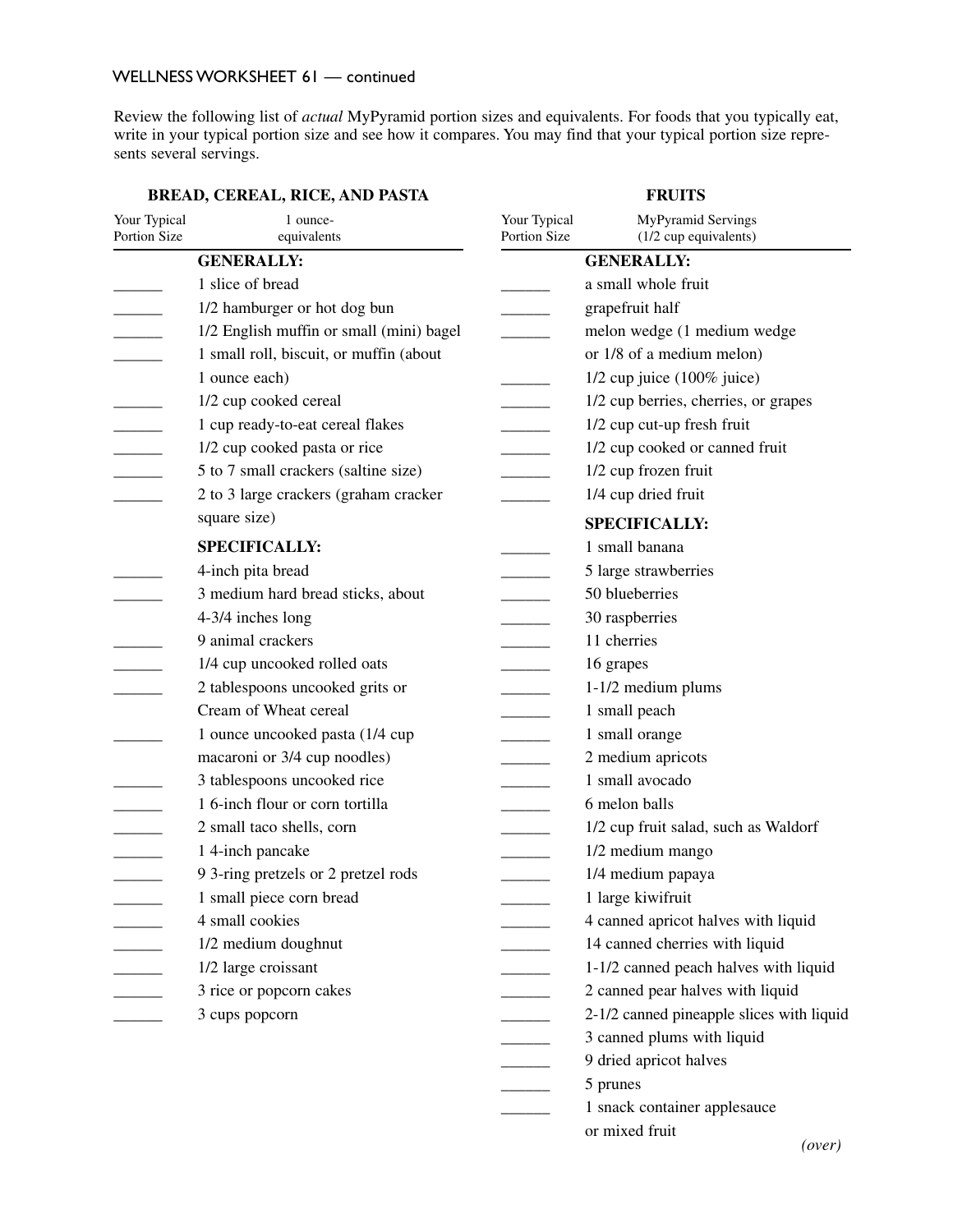| Your Typical<br><b>Portion Size</b> | MyPyramid Servings<br>(1/2 cup equivalents) | Your Typical<br>Portion Size | MyPyramid Servings<br>(1/2 cup equivalents) |
|-------------------------------------|---------------------------------------------|------------------------------|---------------------------------------------|
|                                     | <b>GENERALLY:</b>                           |                              |                                             |
|                                     | 1/2 cup cooked vegetables                   |                              | 1 or 2 spears broccoli                      |
|                                     | 1/2 cup chopped raw vegetables              |                              | 1 medium whole green or red pepper          |
|                                     | 1 cup leafy raw vegetables, such as         |                              | 1/3 summer squash (yellow and               |
|                                     | lettuce or spinach                          |                              | zucchini)                                   |
|                                     | 1/2 cup tomato or spaghetti sauce           |                              | 1 globe artichoke                           |
|                                     | 1/4 cup tomato paste                        |                              | 6 asparagus spears                          |
|                                     | 1/2 cup cooked dry beans (if not            |                              | 2 whole beets, about 2 inches               |
|                                     | counted as a meat alternative)              |                              | in diameter                                 |
|                                     | <b>SPECIFICALLY:</b>                        |                              | 4 medium brussels sprouts                   |
|                                     | 1/2 cup vegetable juice                     |                              | 1 small ear of corn                         |
|                                     | 1 medium tomato or 5 cherry                 |                              | 7 medium mushrooms                          |
|                                     | tomatoes                                    |                              | 8 okra pods                                 |
|                                     | 1 medium carrot                             |                              | 1 medium whole onion or                     |
|                                     | 6 baby carrots                              |                              | 6 pearl onions                              |
|                                     | 1 large celery stalk                        |                              | 1 medium whole turnip                       |
| $\overline{\phantom{a}}$            | 1/3 medium cucumber                         |                              | 10 french fries                             |
|                                     | 10 medium whole young green                 |                              | 1/2 baked potato, medium                    |
|                                     | onions                                      |                              | 1/2 cup sweet potato                        |
|                                     | 8 green or red pepper rings                 |                              | 1/3 acorn squash                            |
|                                     | 13 medium radishes                          |                              |                                             |
|                                     | 9 snow or sugar peas                        |                              |                                             |
|                                     | 6 slices summer squash (yellow              |                              |                                             |
|                                     | or zucchini)                                |                              |                                             |
|                                     | 1 cup mixed green salad                     |                              |                                             |
|                                     | 1/2 cup coleslaw or potato salad            |                              |                                             |

## **VEGETABLES**